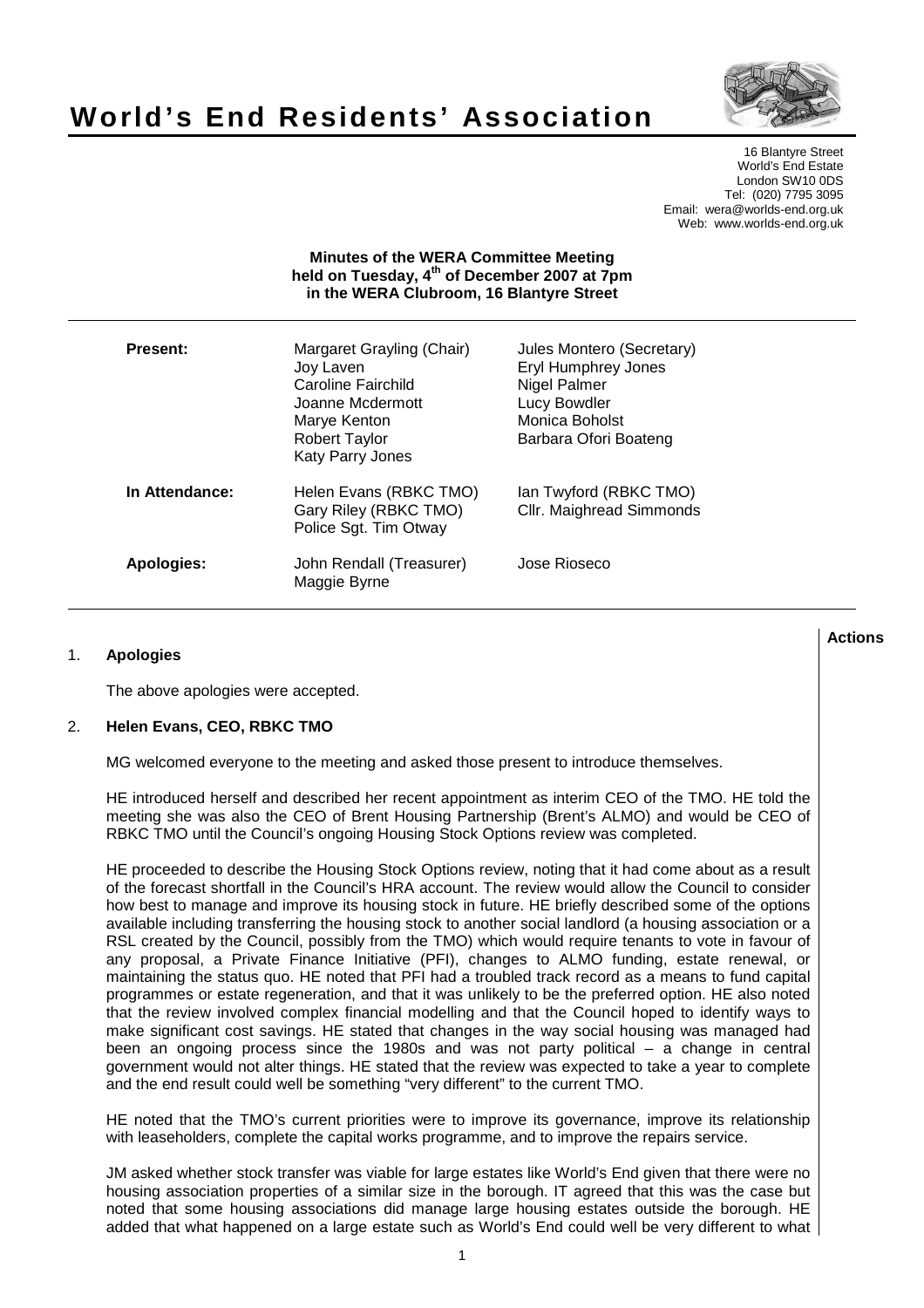happened to smaller housing estates – the review might well propose different options for different properties. JM asked whether the rights of secure tenants would be protected following a stock transfer. IT stated that he believed they would be.

# Housing Management Restructure

IT described proposed changes to the TMO's housing management service. IT stated that following a lengthy review, feedback from residents and having taken on board concerns from many Residents Associations, a reorganisation of the housing management service had been proposed. JL noted that she had attended a consultation meeting several months before at which two other residents were present and that she believed that the proposals had already been finalised by that time.

The proposals included:

- The creation of a number of new positions, in particular "Neighbourhood Managers" and "Neighbourhood Officers".
- The appointment of a "Senior Neighbourhood Officer", whose primary responsibility would be the World's End Estate.
- The World's End Estate to maintain its current staff of two caretakers.
- The estate's caretakers would report to the "Senior Neighbourhood Officer" (for World's End), who would in turn report to the "Neighbourhood Manager" for the south of the borough, who would in turn report to the "Head of Neighbourhood Management" (borough-wide), who would in turn report to the "Director of Housing Management" (borough-wide).
- Rent collection/management to be managed centrally by a "Rent Income team". This would allow officers to concentrate on dealing with other housing management issues, such as antisocial behaviour, as well as familiarise themselves with contract/service management and monitoring (e.g. cleaning, repairs, ground maintenance etc.).

IT noted that many of the staff for the local area would be working from the Blantyre Centre. The centre was expected to accommodate a total of six TMO staff, excluding the estate's caretakers. It was hoped this would permit the centre to open more consistently and for longer periods.

JM asked whether the Senior Neighbourhood Officer or the estate's Caretakers would be able to deal with issues surrounding the monitoring of contractors working on the estate. IT stated that the TMO did envision a greater role for its staff in the monitoring of these contracts and that it planned to provide its housing management staff with suitable training.

MK asked why the Council/TMO no longer employed staff directly. HE stated that employing staff for estate services (cleaning, repairs etc) directly was more expensive than employing contractors. In addition, the Council was obliged to competitively tender all work and this would often result in the work being carried out by a contractor rather than directly employed staff in any case.

MG noted that there were a number of issues with regards to the performance of contractors outside working hours, particularly weekends. Others noted that a complete change of work ethic was required on the part of many contractors – many appeared to do as little as they could get away with.

Councillor Simmonds stated that she hoped the TMO would deal with a number of outstanding issues, citing one particular issue – that of rubbish dumping onto fourth floor lift lobby roofs Tower – had been outstanding for over six years. GR stated that such incidents were investigated and that action would be taken if the culprit could be identified. IT stated that he believed the new structure would help clarify which member of TMO staff was responsible for investigating and dealing with such issues.

IT noted that the proposals had not yet been approved by the TMO board. They would consider the proposals at the next scheduled board meeting to be held on Thursday,  $6<sup>th</sup>$  of December. IT was unable to provide WERA with any documentation on the proposals until they had been approved by the board, but would be happy to do so once they had been approved. IT stated that the TMO hoped to have completed the reorganisation by April 2008.

# **Estate Manager's Update**

GR apologised for not having the monthly report ready and said he would send it through once it had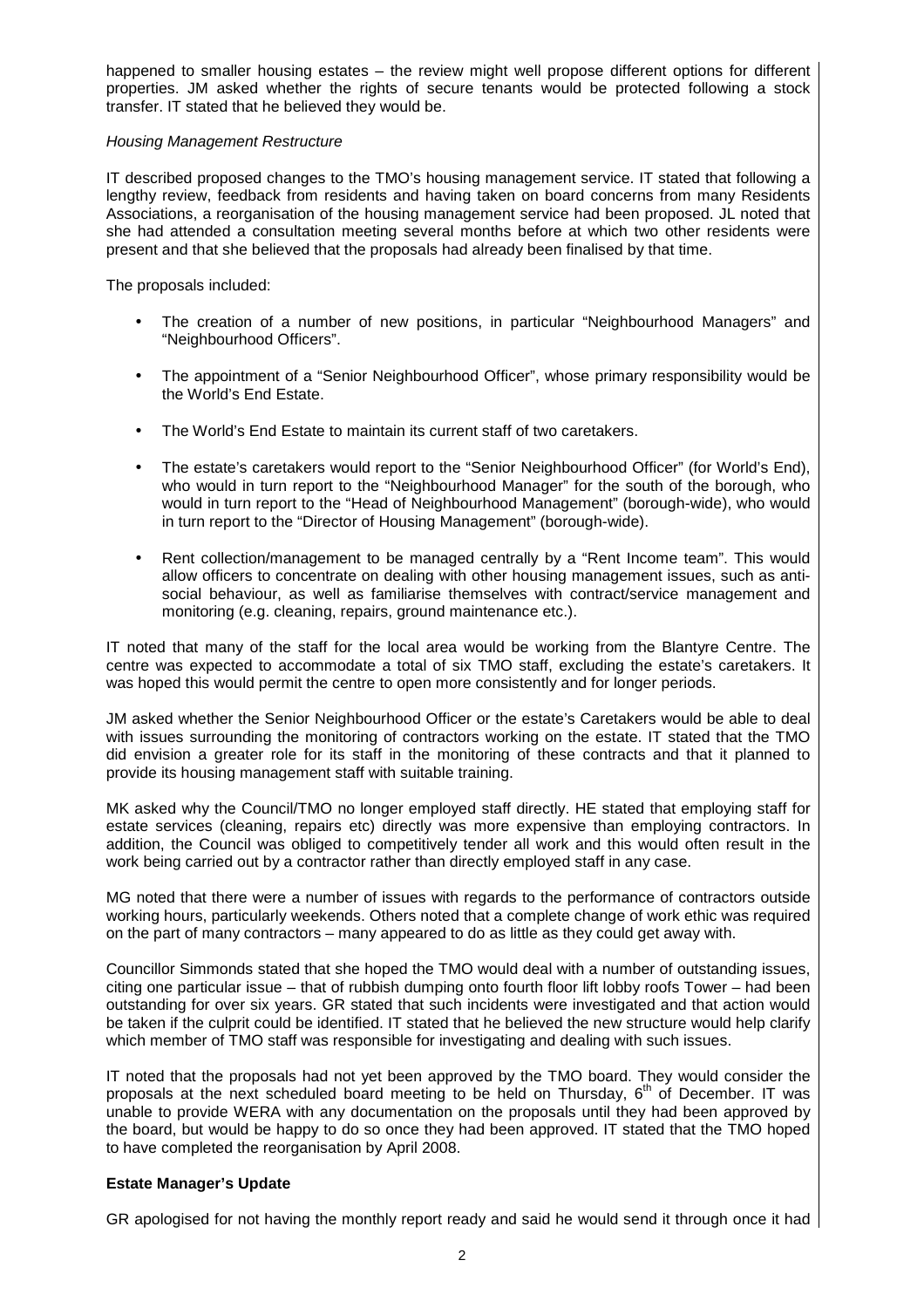been completed.

GR stated that Jimmy Rowe had been promoted to Caretaking Supervisor on a temporary basis.

GR stated that question of Christmas Lights on the Piazza was being dealt with by Ian Buckingham at the Council, now that the Piazza was no longer the TMO's responsibility.

GR summarised the Blantyre Centre's opening hours over the Christmas and New Year holiday period. A notice would be posted on the estate's communal noticeboards and the office's door.

GR stated that an interim security patrol of the car park was now in place.

GR noted that there were problems with the door entry system on some blocks – there was a delay between the button being pressed and the buzzer sounding in the concierge. This lengthened the amount of time it took to grant people access. It was noted that residents had reported the security guard sleeping on a number of occasions. It was also noted that people were often "breaking in" to the estate after the guard had failed, for whatever reason, to let them in. *Ilt has also previously been noted* at the World's End ARB that the security guard in the concierge works a single 16-hour shift, which is arguably wholly inappropriate, reflects badly on the TMO and inevitably results in a poor service.]

It was noted that a number of residents had complained that the security guard in the concierge had refused to open the concierge door to residents who had rung the office's door bell at weekends.

MG told the guests (HE, IT, GR) that they were welcome to remain for the rest of the meeting or could leave if they wished to. HE, IT and GR then left the meeting.

## 3. **Security Refurbishment**

A document proposing an extensive repair of the current security/door-entry system was tabled.

JM stated that John Hirsch and David Steppel of the TMO's technical services department had attended the World's End ARB meeting held on the  $28<sup>th</sup>$  of November and declared that they were no longer able to maintain the existing security system. Without extensive repairs the system would simply cease to function. As they did not know when the security proposals managed by Peter Tozer were likely to get underway they proposed an extensive repair of the current system.

JM had requested further information as to the nature and extent of the proposed repair work. This had now been supplied by John Hirsch (the document tabled). It was noted that the repair appeared to involve replacing the existing door entry control system, fob panels on each block entrance and the issuing of new fobs. John Hirsch and Dave Steppel had given assurances that the TMO would be able to maintain and repair the new door entry equipment to be installed and that the equipment could be re-used and built upon by any subsequent security works. It was noted that the system they intended to use was the "PAC" system in use in the estate's car park. The proposals did not appear to include the replacement or upgrade of any of the estate's CCTV and would not affect the estate's lifts. The works were estimated to cost £36,000.

#### A discussion took place.

Several Committee members stated that they believed that the existing door entry system was flawed. It had been the first phase of a multi-phase scheme and, as the only phase of the scheme that had actually been completed, was simply ineffective and unmanageable without the subsequent phases in place. It was impossible for the estate staff or concierge to properly check whether those visiting the estate had a valid reason for doing so. Any assurances from the TMO in this regard were worthless.

It was noted that the Council/TMO had failed to properly manage the existing system's fobs from day one. It was essential that the distribution of new fobs to residents be managed properly and that the TMO keep tight control of the fobs in use/circulation thereafter.

Several Committee members stated that they had doubts as to whether repairing the existing security system was cost-effective. The system appeared to provide very little actual security and they questioned whether spending any money on it was appropriate. It was noted that the cost of the proposed work was relatively small in comparison with the estate's repair budget.

It was noted that, if nothing else, the door entry system provided a "barrier" of sorts, slowing entry into the estate and allowing the CCTV cameras to capture footage of those entering or leaving. It was therefore essential that the CCTV system worked properly. Several Committee members suggested